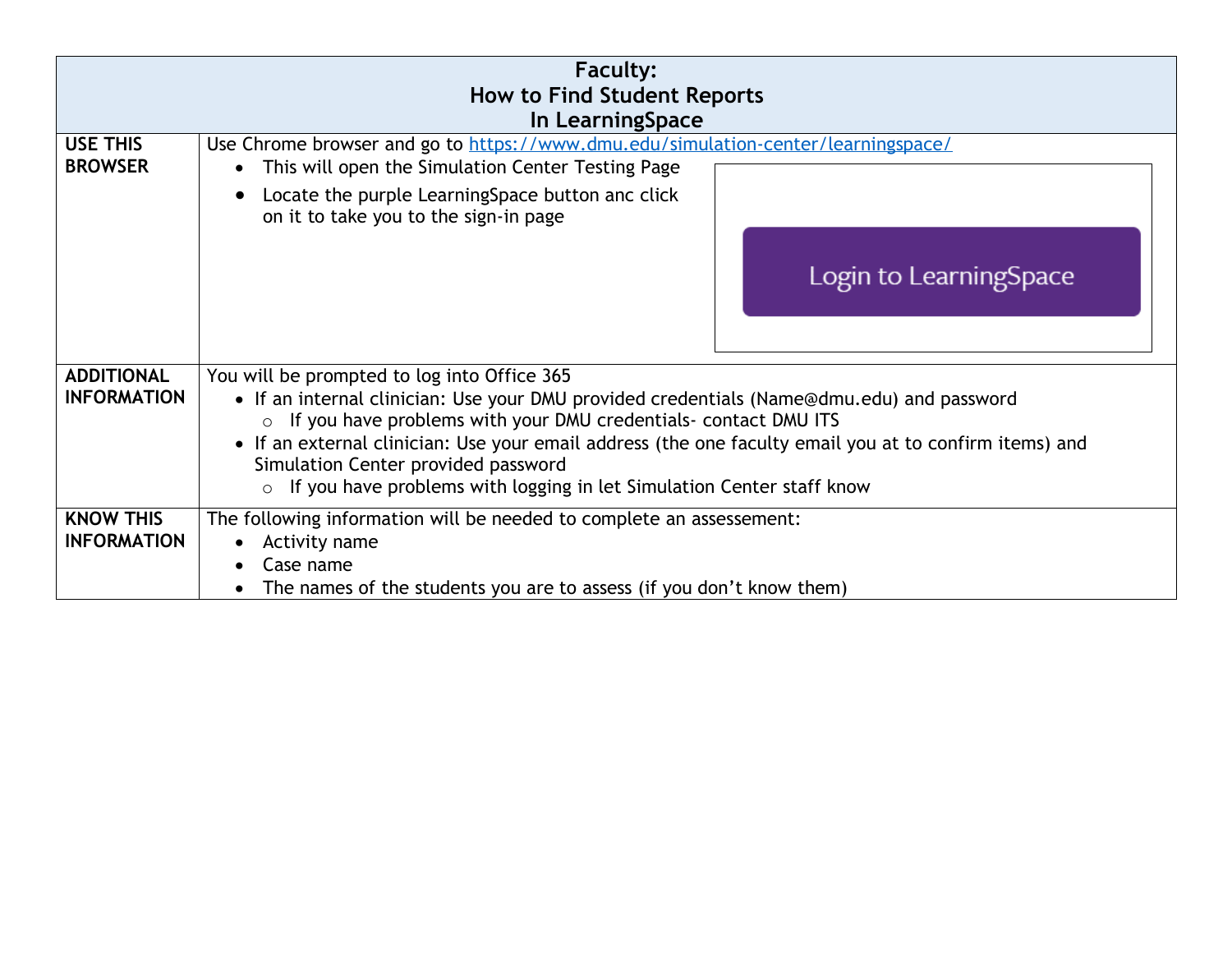|                                                                                                                                                                                               |                                                                                | <b>Find Activity on Dashboard</b>     |                   |   |  |  |  |
|-----------------------------------------------------------------------------------------------------------------------------------------------------------------------------------------------|--------------------------------------------------------------------------------|---------------------------------------|-------------------|---|--|--|--|
|                                                                                                                                                                                               |                                                                                |                                       |                   |   |  |  |  |
|                                                                                                                                                                                               | 旨                                                                              | ඹ<br><u>lh.</u>                       |                   |   |  |  |  |
|                                                                                                                                                                                               | <b>RECORDING</b>                                                               | <b>VIDEO REVIEW</b><br><b>REPORTS</b> |                   |   |  |  |  |
| 12 YOUR ACTIVITIES                                                                                                                                                                            |                                                                                |                                       | Search activities | Q |  |  |  |
| <b>Current Activities (15)</b>                                                                                                                                                                | <b>Upcoming Activities (0)</b>                                                 |                                       |                   |   |  |  |  |
|                                                                                                                                                                                               | <b>COM2022 CRS Cardio SPAL OPEN TILL 11/28 12:00 AM FON DATA ENTRY</b><br>OEQS | <b>REPORTS</b>                        |                   |   |  |  |  |
| 1. Find the Activity on your dashboard. We are using COM2022 CRS Cardio SPAL for this example.<br>2. Click the blue Reports button after the Activity name.<br>The Reports task module opens. |                                                                                |                                       |                   |   |  |  |  |
|                                                                                                                                                                                               |                                                                                | <b>Responses Report</b>               |                   |   |  |  |  |
|                                                                                                                                                                                               | CAELearningSpaceEnterprise                                                     |                                       |                   |   |  |  |  |
| Responses                                                                                                                                                                                     | <b>Preset Reports</b><br>Scores                                                |                                       |                   |   |  |  |  |
| CASE:                                                                                                                                                                                         | Select Case                                                                    |                                       |                   |   |  |  |  |
| <b>ACTIVITIES:</b>                                                                                                                                                                            | Test COM2022 CRS Cardio SPAL - pa                                              | Select Activity                       | Remove All        |   |  |  |  |
| <b>GROUPS:</b>                                                                                                                                                                                | All Learners Who Have a Record Select Learner Group                            |                                       |                   |   |  |  |  |
| No records.                                                                                                                                                                                   |                                                                                |                                       |                   |   |  |  |  |
| The first Report you see is the Responses Report. But there is no data until you select a Case. So select a Case from the Case<br>dropdown menu.<br>The Report will populate with data.       |                                                                                |                                       |                   |   |  |  |  |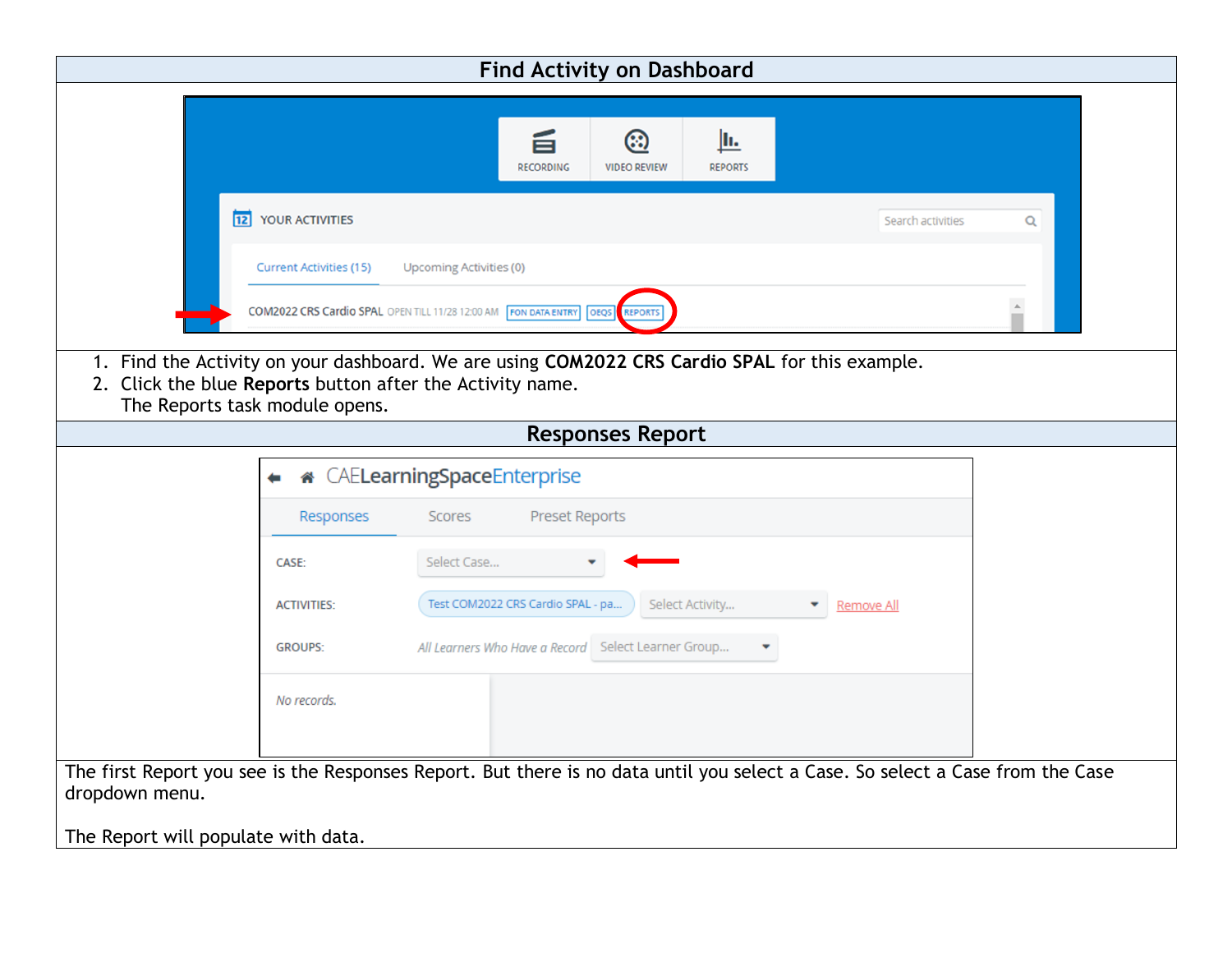| Wynn D Shopper x *<br>CASE:                                                                                                                                                                                                                                                                                                                                                                                                             |                |
|-----------------------------------------------------------------------------------------------------------------------------------------------------------------------------------------------------------------------------------------------------------------------------------------------------------------------------------------------------------------------------------------------------------------------------------------|----------------|
| Test COM2022 CRS Cardio SPAL - pa Select Activity The Remove All<br><b>ACTIVITIES</b>                                                                                                                                                                                                                                                                                                                                                   |                |
| <b>GROUPS:</b><br>All Learners Who Have a Record Select Learner Group •                                                                                                                                                                                                                                                                                                                                                                 |                |
|                                                                                                                                                                                                                                                                                                                                                                                                                                         | Show diagrams: |
| $\alpha$<br>Search Learners<br><b>Case Evaluation</b><br>Self Evaluation<br>SP<br>Pre-Encounter Learner<br>Post-Encounter Learner Faculty Observation and<br><b>Peer Evaluation</b><br>v ± Learner Name ± Score ±                                                                                                                                                                                                                       |                |
| Learner001, Test<br>(94%)                                                                                                                                                                                                                                                                                                                                                                                                               |                |
| $\Box$ Physical Exam<br>Learner002, Test<br>56%                                                                                                                                                                                                                                                                                                                                                                                         |                |
| ALL exams MUST be performed ON THE SKIN for full credit                                                                                                                                                                                                                                                                                                                                                                                 |                |
|                                                                                                                                                                                                                                                                                                                                                                                                                                         |                |
| Listened to my heart in 4 correct areas with the diaphragm and bell                                                                                                                                                                                                                                                                                                                                                                     | $\bullet$      |
| Not Done                                                                                                                                                                                                                                                                                                                                                                                                                                | 0 Pts          |
| Aortic                                                                                                                                                                                                                                                                                                                                                                                                                                  | $4$ Pts        |
| Pulmonic                                                                                                                                                                                                                                                                                                                                                                                                                                | $4$ Pts        |
| Tricuspid                                                                                                                                                                                                                                                                                                                                                                                                                               | $4$ Pts        |
|                                                                                                                                                                                                                                                                                                                                                                                                                                         |                |
| $\Box$ Mitral                                                                                                                                                                                                                                                                                                                                                                                                                           | $4$ Pts        |
| The Response Report shows the total score for each question.<br>NOTE: Only students who have been assessed appear in this Report.<br>The Report is organized by tabs. The name of the tab identifies what type of user submitted the data:<br>$SP = standardized patient collected and submitted data$<br>Pre Encounter Learner = student collected and submitted data<br>Post Encounter Learner = student collected and submitted data |                |
| Faculty Observation and Narrative = faculty evaluator collected and submitted data                                                                                                                                                                                                                                                                                                                                                      |                |
| Show diagrams:<br>$\hbox{\tt Q}$<br>Search Learners                                                                                                                                                                                                                                                                                                                                                                                     |                |
| SP<br><b>Case Evaluation</b><br>Self Evaluation<br>Pre-Encounter Learner Post-Encounter Learner Faculty Observation and<br>$\blacktriangleright$ Learner Name $\clubsuit$ Score $\triangleq$                                                                                                                                                                                                                                            |                |
| Learner001, Test<br>$52\%$ $-$                                                                                                                                                                                                                                                                                                                                                                                                          |                |
| $\equiv$ Physical Exam<br>Learner002, Test<br>92%                                                                                                                                                                                                                                                                                                                                                                                       |                |
| Learner003, Test<br>96%<br>Washed hands any time before beginning the physical exam                                                                                                                                                                                                                                                                                                                                                     |                |
| Learner004, Test<br>52%<br>$\bigcirc$ No<br>78%                                                                                                                                                                                                                                                                                                                                                                                         | O Pts          |
| Learner005, Test<br>Learner006, Test<br>80%                                                                                                                                                                                                                                                                                                                                                                                             | 4%             |
| Learner013, Test<br>68%<br>$\bigcap$ Yes                                                                                                                                                                                                                                                                                                                                                                                                | 2 Pts          |
| Learner014, Test<br>76%                                                                                                                                                                                                                                                                                                                                                                                                                 | 96%            |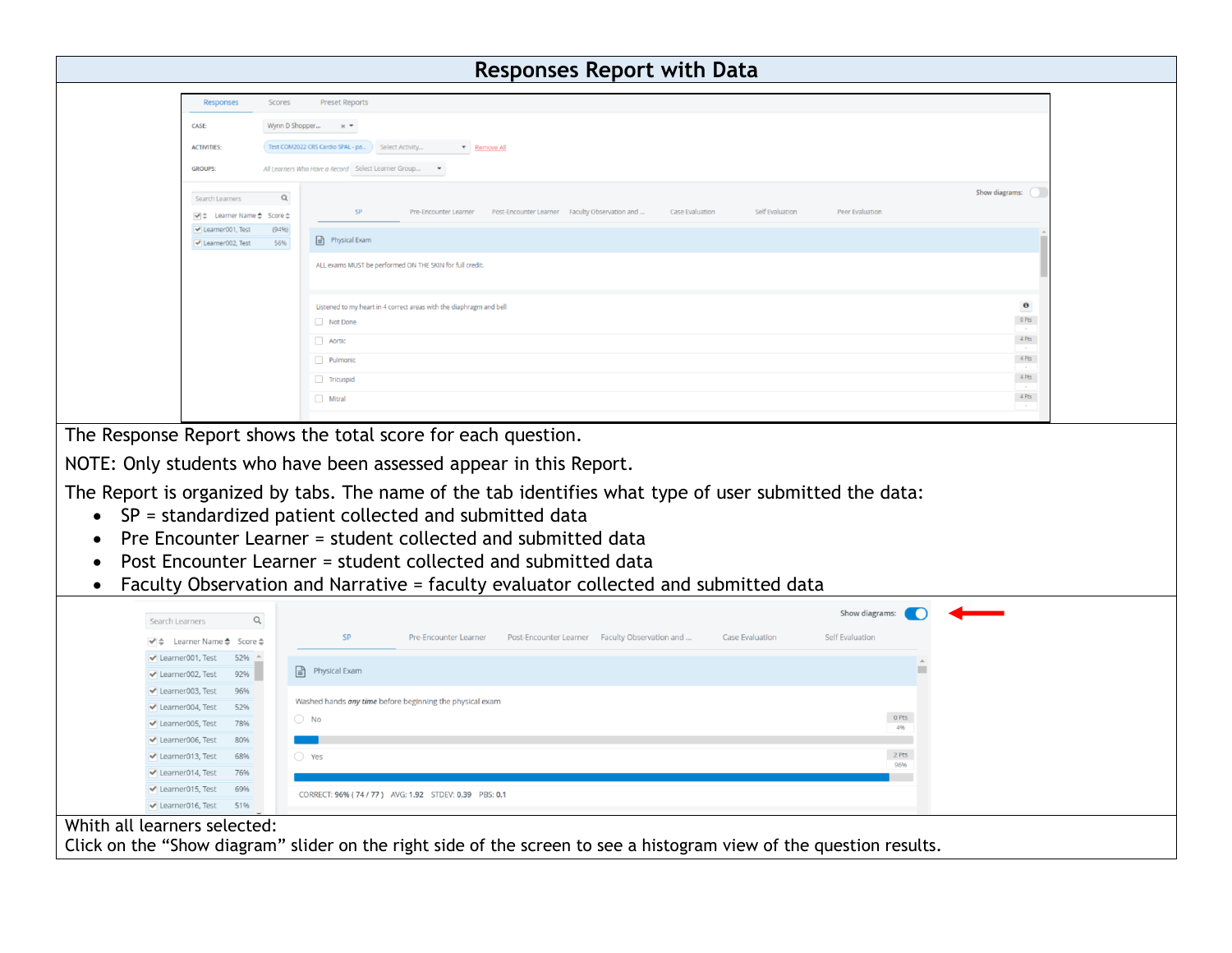| Responses<br>Scores<br><b>Preset Reports</b><br>CASE:<br>Wynn D Shopper<br>$\times$ $\blacktriangledown$<br>Test COM2022 CRS Cardio SPAL - pa<br>Select Activity<br>Remove All<br><b>ACTIVITIES:</b><br>All Learners Who Have a Record Select Learner Group<br><b>GROUPS:</b><br>$\mathbf{v}$<br>Show diagrams:<br>$\mathsf Q$<br>Search Learners<br><b>SP</b><br>Pre-Encounter Learner Post-Encounter Learner Faculty Observation and<br><b>Case Evaluation</b><br>Self Evaluation<br>Peer Evaluation<br>□ ↓ Learner Name ◆ Score ◆<br>Learner001, Test<br>(94%)<br>Learner002, Test<br>56%<br>$\bullet$<br><b>HPI: Palliate</b><br>$0$ Pts<br>$\circledcirc$ No<br>$\mathbf{x}$<br>$2$ Pts<br>$\bigcirc$ Yes<br>$\checkmark$<br>$\bigcirc$ Comment<br>$\bullet$<br>HPI: Additional<br>$0$ Pts<br>◯ No additional<br>$-1$ Pt<br>1 additional<br>$\overline{\mathbf{x}}$<br>$-2$ Pts<br>2 or more additional<br>$\checkmark$<br>$\bigcirc$ Comment<br>$\bullet$<br>PROS: Weight change<br>$0$ Pts<br>$\bigcirc$ No<br>$4$ Pts<br>lacks Yes<br>$\circ$ Comment<br>To see data for a specific student, deselect students by clicking the box next the name until only the box for the student of<br>interest remains checked.<br><b>Tip</b><br>Check the box at the top of the list to deselect all students, then select the name of the student of interest. | <b>Review Data Per Student</b> |  |  |  |  |  |
|--------------------------------------------------------------------------------------------------------------------------------------------------------------------------------------------------------------------------------------------------------------------------------------------------------------------------------------------------------------------------------------------------------------------------------------------------------------------------------------------------------------------------------------------------------------------------------------------------------------------------------------------------------------------------------------------------------------------------------------------------------------------------------------------------------------------------------------------------------------------------------------------------------------------------------------------------------------------------------------------------------------------------------------------------------------------------------------------------------------------------------------------------------------------------------------------------------------------------------------------------------------------------------------------------------------------------------------------------------------|--------------------------------|--|--|--|--|--|
|                                                                                                                                                                                                                                                                                                                                                                                                                                                                                                                                                                                                                                                                                                                                                                                                                                                                                                                                                                                                                                                                                                                                                                                                                                                                                                                                                              |                                |  |  |  |  |  |
|                                                                                                                                                                                                                                                                                                                                                                                                                                                                                                                                                                                                                                                                                                                                                                                                                                                                                                                                                                                                                                                                                                                                                                                                                                                                                                                                                              |                                |  |  |  |  |  |
|                                                                                                                                                                                                                                                                                                                                                                                                                                                                                                                                                                                                                                                                                                                                                                                                                                                                                                                                                                                                                                                                                                                                                                                                                                                                                                                                                              |                                |  |  |  |  |  |
|                                                                                                                                                                                                                                                                                                                                                                                                                                                                                                                                                                                                                                                                                                                                                                                                                                                                                                                                                                                                                                                                                                                                                                                                                                                                                                                                                              |                                |  |  |  |  |  |
|                                                                                                                                                                                                                                                                                                                                                                                                                                                                                                                                                                                                                                                                                                                                                                                                                                                                                                                                                                                                                                                                                                                                                                                                                                                                                                                                                              |                                |  |  |  |  |  |
|                                                                                                                                                                                                                                                                                                                                                                                                                                                                                                                                                                                                                                                                                                                                                                                                                                                                                                                                                                                                                                                                                                                                                                                                                                                                                                                                                              |                                |  |  |  |  |  |
|                                                                                                                                                                                                                                                                                                                                                                                                                                                                                                                                                                                                                                                                                                                                                                                                                                                                                                                                                                                                                                                                                                                                                                                                                                                                                                                                                              |                                |  |  |  |  |  |
|                                                                                                                                                                                                                                                                                                                                                                                                                                                                                                                                                                                                                                                                                                                                                                                                                                                                                                                                                                                                                                                                                                                                                                                                                                                                                                                                                              |                                |  |  |  |  |  |
|                                                                                                                                                                                                                                                                                                                                                                                                                                                                                                                                                                                                                                                                                                                                                                                                                                                                                                                                                                                                                                                                                                                                                                                                                                                                                                                                                              |                                |  |  |  |  |  |
|                                                                                                                                                                                                                                                                                                                                                                                                                                                                                                                                                                                                                                                                                                                                                                                                                                                                                                                                                                                                                                                                                                                                                                                                                                                                                                                                                              |                                |  |  |  |  |  |
|                                                                                                                                                                                                                                                                                                                                                                                                                                                                                                                                                                                                                                                                                                                                                                                                                                                                                                                                                                                                                                                                                                                                                                                                                                                                                                                                                              |                                |  |  |  |  |  |
|                                                                                                                                                                                                                                                                                                                                                                                                                                                                                                                                                                                                                                                                                                                                                                                                                                                                                                                                                                                                                                                                                                                                                                                                                                                                                                                                                              |                                |  |  |  |  |  |
|                                                                                                                                                                                                                                                                                                                                                                                                                                                                                                                                                                                                                                                                                                                                                                                                                                                                                                                                                                                                                                                                                                                                                                                                                                                                                                                                                              |                                |  |  |  |  |  |
|                                                                                                                                                                                                                                                                                                                                                                                                                                                                                                                                                                                                                                                                                                                                                                                                                                                                                                                                                                                                                                                                                                                                                                                                                                                                                                                                                              |                                |  |  |  |  |  |
|                                                                                                                                                                                                                                                                                                                                                                                                                                                                                                                                                                                                                                                                                                                                                                                                                                                                                                                                                                                                                                                                                                                                                                                                                                                                                                                                                              |                                |  |  |  |  |  |
|                                                                                                                                                                                                                                                                                                                                                                                                                                                                                                                                                                                                                                                                                                                                                                                                                                                                                                                                                                                                                                                                                                                                                                                                                                                                                                                                                              |                                |  |  |  |  |  |
|                                                                                                                                                                                                                                                                                                                                                                                                                                                                                                                                                                                                                                                                                                                                                                                                                                                                                                                                                                                                                                                                                                                                                                                                                                                                                                                                                              |                                |  |  |  |  |  |
|                                                                                                                                                                                                                                                                                                                                                                                                                                                                                                                                                                                                                                                                                                                                                                                                                                                                                                                                                                                                                                                                                                                                                                                                                                                                                                                                                              |                                |  |  |  |  |  |
|                                                                                                                                                                                                                                                                                                                                                                                                                                                                                                                                                                                                                                                                                                                                                                                                                                                                                                                                                                                                                                                                                                                                                                                                                                                                                                                                                              |                                |  |  |  |  |  |
|                                                                                                                                                                                                                                                                                                                                                                                                                                                                                                                                                                                                                                                                                                                                                                                                                                                                                                                                                                                                                                                                                                                                                                                                                                                                                                                                                              |                                |  |  |  |  |  |
|                                                                                                                                                                                                                                                                                                                                                                                                                                                                                                                                                                                                                                                                                                                                                                                                                                                                                                                                                                                                                                                                                                                                                                                                                                                                                                                                                              |                                |  |  |  |  |  |
|                                                                                                                                                                                                                                                                                                                                                                                                                                                                                                                                                                                                                                                                                                                                                                                                                                                                                                                                                                                                                                                                                                                                                                                                                                                                                                                                                              |                                |  |  |  |  |  |
|                                                                                                                                                                                                                                                                                                                                                                                                                                                                                                                                                                                                                                                                                                                                                                                                                                                                                                                                                                                                                                                                                                                                                                                                                                                                                                                                                              |                                |  |  |  |  |  |
|                                                                                                                                                                                                                                                                                                                                                                                                                                                                                                                                                                                                                                                                                                                                                                                                                                                                                                                                                                                                                                                                                                                                                                                                                                                                                                                                                              |                                |  |  |  |  |  |
|                                                                                                                                                                                                                                                                                                                                                                                                                                                                                                                                                                                                                                                                                                                                                                                                                                                                                                                                                                                                                                                                                                                                                                                                                                                                                                                                                              |                                |  |  |  |  |  |
|                                                                                                                                                                                                                                                                                                                                                                                                                                                                                                                                                                                                                                                                                                                                                                                                                                                                                                                                                                                                                                                                                                                                                                                                                                                                                                                                                              |                                |  |  |  |  |  |
|                                                                                                                                                                                                                                                                                                                                                                                                                                                                                                                                                                                                                                                                                                                                                                                                                                                                                                                                                                                                                                                                                                                                                                                                                                                                                                                                                              |                                |  |  |  |  |  |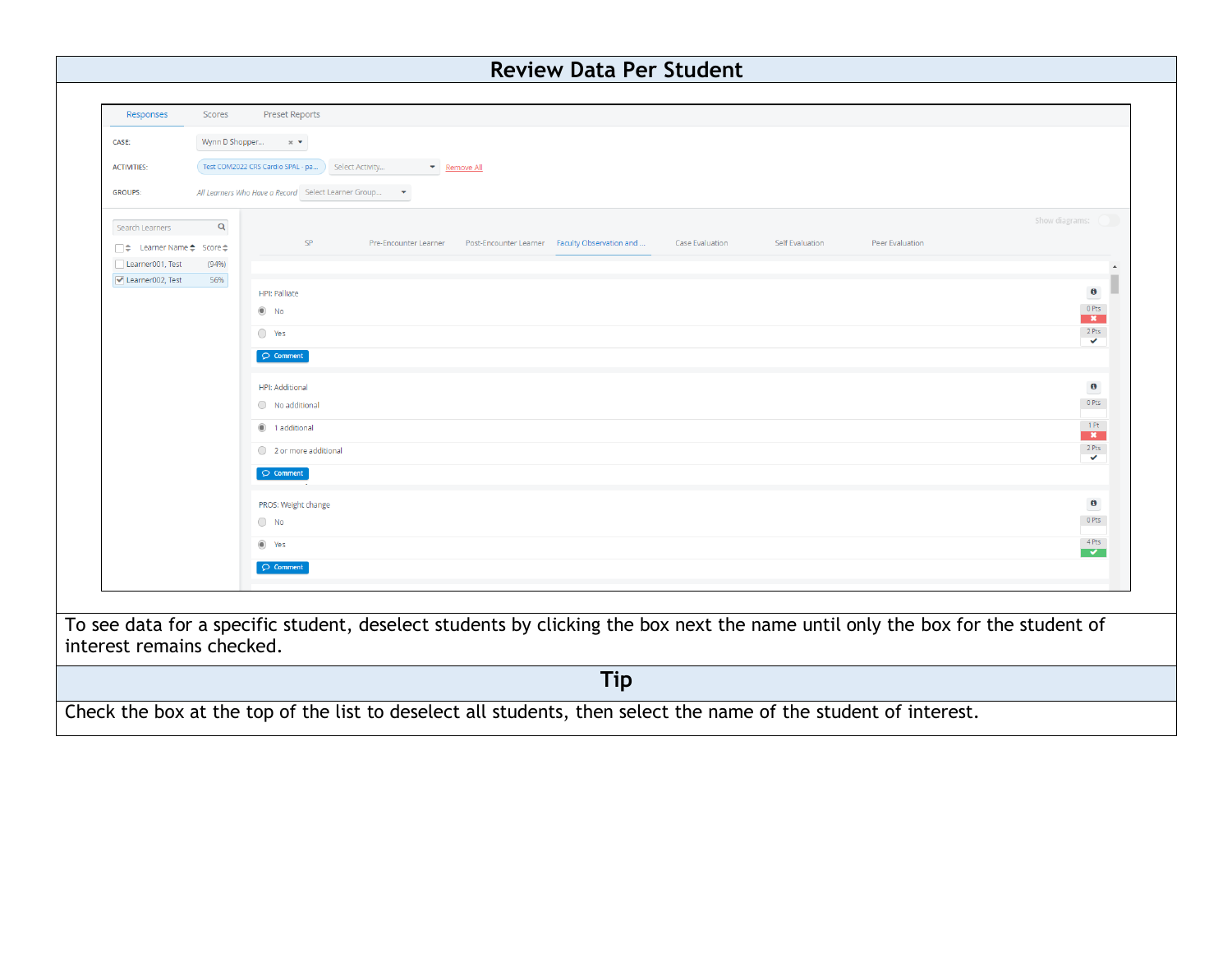

To see data for a specific student (for example, if you are meeting with a student one-on-one), select the learner from the drop down learner tab.

Click on the blue "**Individual Checklist**" button under the middle column.

You will then see each checklist filled out for that student (SP, FON, SOAP Note, Self Evaluation, etc.) with comments written by the evaluator(s).

To see comments left by the evaluator on a SOAP Note, you will need to select the "Comments Report" from the middle column.

To exit the evaluation click the back arrow next to the house icon.**\*** CAE**LearningSpace**